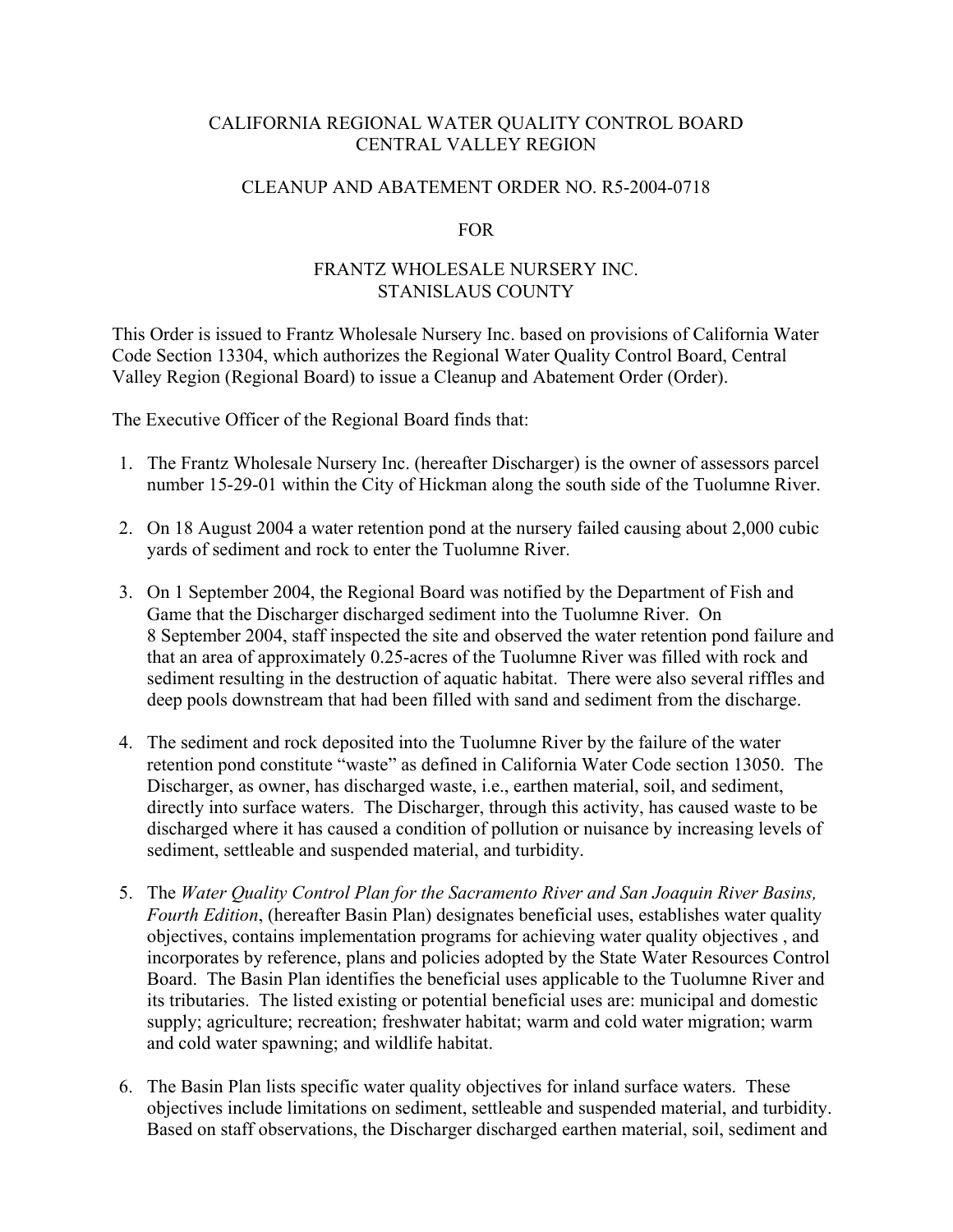rock into surface waters and placed earthen materials, soil, sediment and rock in areas where they will continue to discharge into surface waters during subsequent storm events. This discharge has caused a condition of pollution in downstream receiving waters by increasing levels of sediment, settleable and suspended material, and turbidity.

7. Section 13304(a) of the California Water Code provides that:

"Any person who has discharged or discharges waste into waters of this state in violation of any waste discharge requirement or other order or prohibition issued by a regional board or the state board, or who has caused or permitted, causes or permits, or threatens to cause or permit any waste to be discharged or deposited where it is, or probably will be, discharged into the waters of the state and creates, or threatens to create, a condition of pollution or nuisance, shall upon order of the regional board clean up the waste or abate the effects of the waste or, in the case of threatened pollution or nuisance, take other necessary remedial action, including but not limited to overseeing cleanup and abatement efforts. Upon failure of any person to comply with such cleanup or abatement order, the Attorney General, at the request of the board, shall petition the superior court for that county for the issuance of an injunction requiring such person to comply with the order. In the suit, the court shall have jurisdiction to grant a prohibitory or mandatory injunction, either preliminary or permanent, as the facts may warrant."

8. Section 13304(c)(1) of the California Water Code provides that:

"If the waste is cleaned up or the effects of the waste are abated, or, in the case of threatened pollution or nuisance, other necessary remedial action is taken by any governmental agency, the person or persons who discharged the waste, discharges the waste, or threatened to cause or permit the discharge of waste within the meaning of subdivision (a), are liable to that governmental agency to the extent of the reasonable costs actually incurred in cleaning up the waste, abating the effects of the waste, supervising the cleanup or abatement activities, or taking other remedial action. The amount of the costs is recoverable in a civil action by, and paid to, the governmental agency and state board to the extent of the latter's contribution to the cleanup costs from the State Water Pollution and Abatement Account or other available funds."

9. Section 13267(b) of the California Water Code provides that:

"In conducting an investigation specified in subdivision (a), the regional board may require that any person who has discharged, discharges, or is suspected of having discharged or discharging, or who proposes to discharge waste within its region, or any citizen or domiciliary, or political agency or entity of this state who has discharged, discharges, or is suspected of having discharged or discharging, or who proposes to discharge waste outside of its region that could affect the quality of waters within its region shall furnish, under penalty of perjury, technical or monitoring program reports which the regional board requires. The burden, including costs, of these reports shall bear a reasonable relationship to the need for the report and the benefits to be obtained from the reports. In requiring those reports, the regional board shall provide the person with a written explanation with regard to the need for the reports, and shall identify the evidence that supports requiring that person to provide the reports"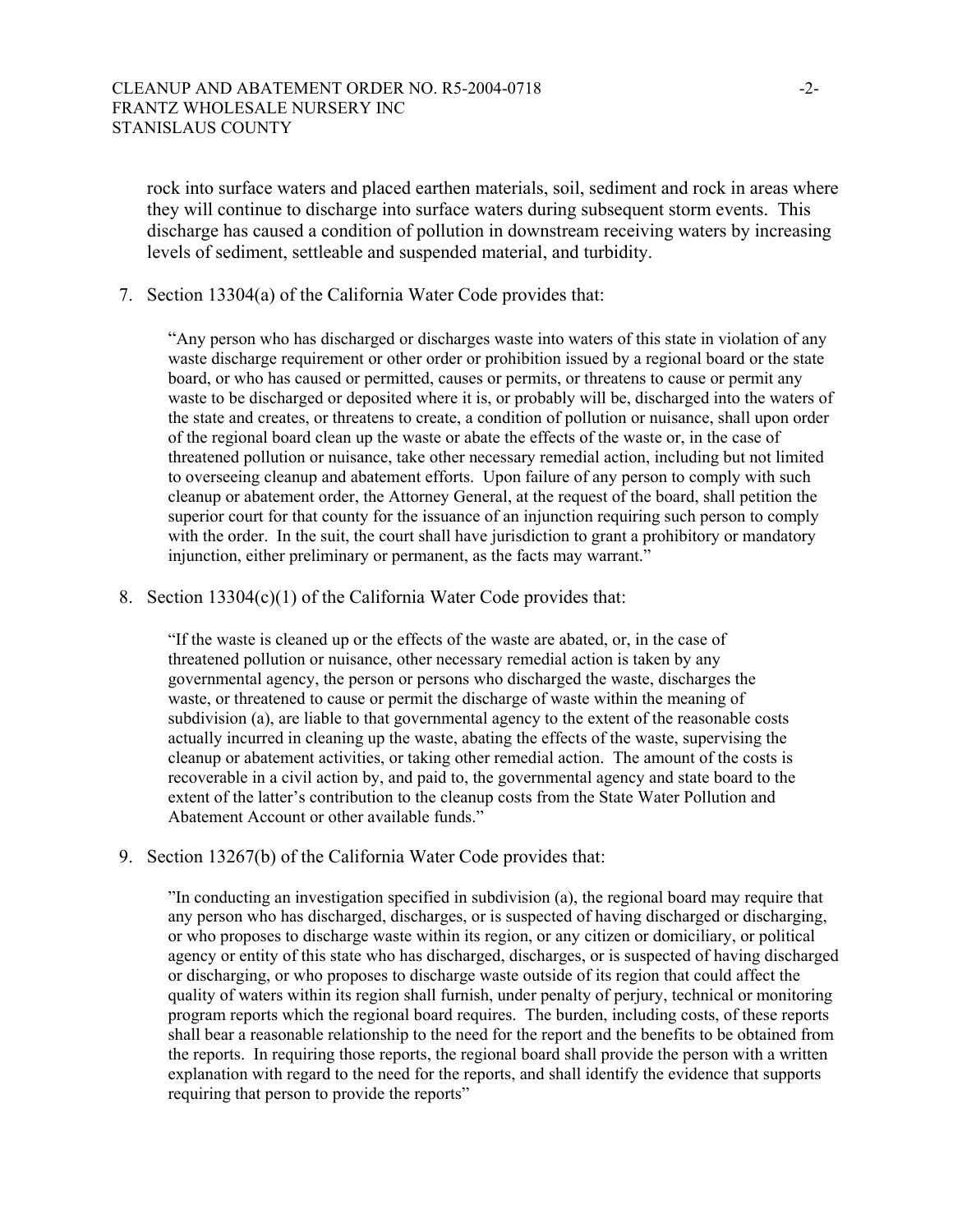- 10. The technical reports required by this Order are necessary to demonstrate that appropriate methods will be used to clean up waste discharged to the Tuolumne River and to ensure that cleanup complies with Basin Plan requirements.
- 11. The issuance of this Order is an enforcement action taken by a regulatory agency and is exempt from the provisions of the California Environmental Quality Act, pursuant to Section 15321(a)(2), Title 14, California Code of Regulations.
- 12. Any person adversely affected by this action of the Regional Board may petition the State Water Resources Control Board (State Board) to review the action. The petition must be received by the State Board within 30 days of the date of this Order. Copies of the law and regulations applicable to filing petitions may be found on the Internet at [www.swrcb.ca.gov/rwqcb5](http://www.swrcb.ca.gov/rwqcb5) or will be provided upon request.

IT IS HEREBY ORDERED that, pursuant to Sections 13304, and Section 13267 of the California Water Code, Frantz Wholesale Nursery, Inc. shall clean up the waste and abate the effects of the sediment and rock discharged to the Tuolumne River as follows:

- 1. Clean up and abate, forthwith, the soil materials, sediment and rock discharged into the Tuolumne River.
- 2. Compliance with No. 1 above shall include, but not necessarily be limited to, the following measures:
	- (a) Clean up all silt, sediment, earthen materials and rock discharged to The Tuolumne River from the construction activities.
	- (b) Stabilize and restore the banks of the Tuolumne River disturbed by the water retention pond failure.
	- (c) **By 8 October 2004**, submit the Cleanup Activities Plan including a time schedule for submittal of a final report that addresses the impacts of the discharge and evaluates the effectiveness of the cleanup.
	- (d) **By 31 October 2004** complete the implementation of the Cleanup Activities Plan. Submit a report detailing all cleanup activities to comply with this Order. The Discharger shall provide staff access to areas of the property, as needed.
- 3. If requested, reimburse the Regional Board for reasonable costs associated with oversight of actions taken in response to this Order. **By 31 October 2004** submit the name and address to be used for billing purposes for oversight charges.